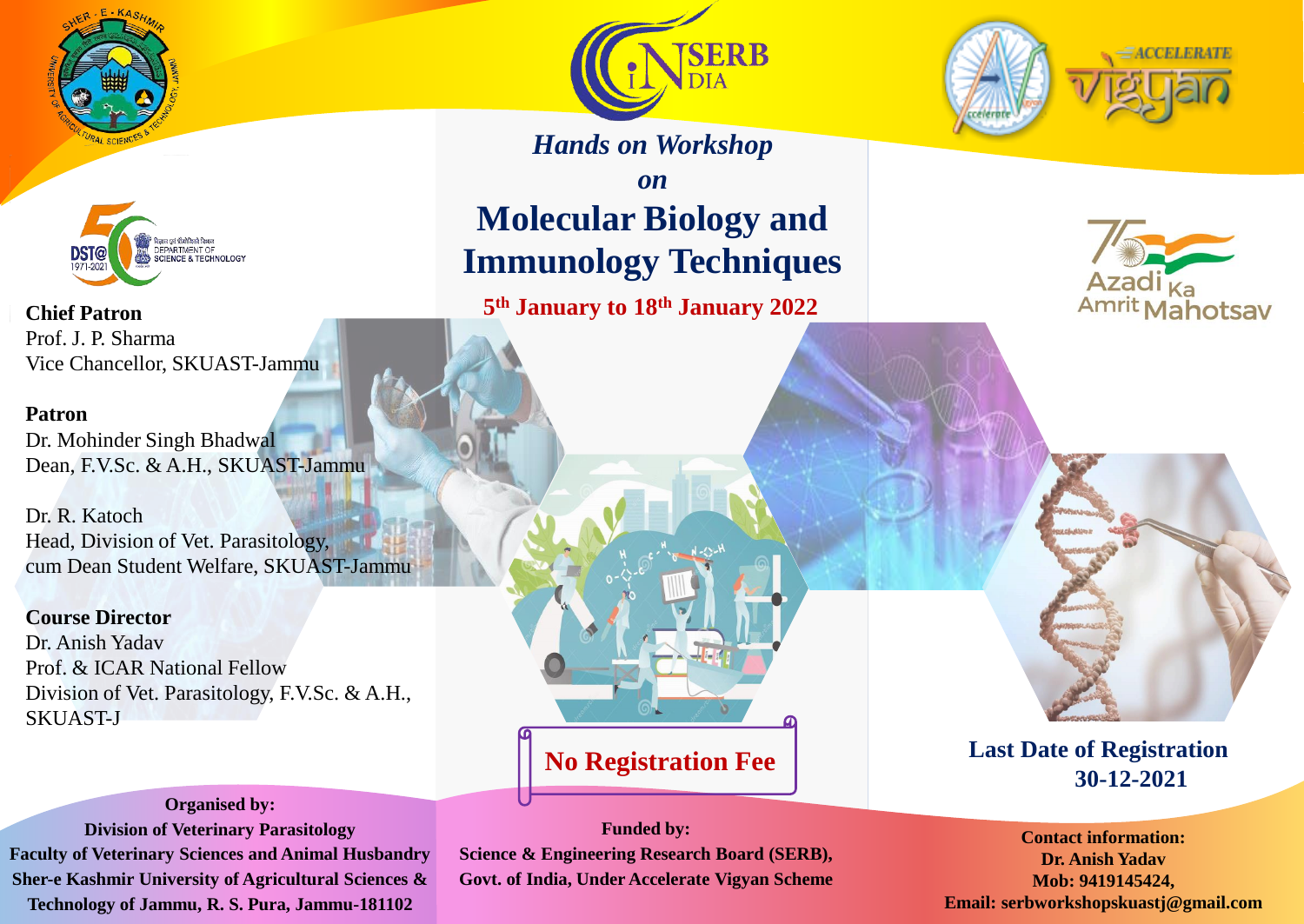

#### **ABOUT SKUAST-JAMMU**

Sher-e-Kashmir University of Agricultural Sciences & Technology of Jammu came into existence on



20th September 1999. The establishment of SKUAST of Jammu has in its background aspirations, commitment and missionary zeal to fulfill the area specific needs of people of Jammu for research and development in the fields of agriculture and allied sectors under the diversified agro-climatic conditions. The university has been actively involved in the transfer of evolved technologies to the end users through the strong extension system. The scientist farmer interactions are frequent and liberal. Training programmes for the upgradation and refreshing the technical knowledge of line departments functionaries are organized.

#### **Contact information: Dr. Anish Yadav**

**Mob: 9419145424 Email: serbworkshopskuastj@gmail.com**

## *Hands on Workshop on* **Molecular Biology and Immunology Techniques**

## **OBJECTIVE OF THE WORKSHOP**

The objective of the workshop is to improve research productivity of the PG and PhD students by enriching concepts, skills and tools of molecular biology and immunology and to provide hands-on training on various molecular biology and immunological approaches used in diagnosis of zoonotic diseases and development of climate resilient agriculture.

#### **WHO CAN REGISTER?**

PG and PhD students of biological sciences from any Indian universities and colleges

## **HOW TO REGISTER?**

- Eligible and interested candidates have to download Application form from the university site: https://www.skuast.org
- Take print out and fill the proforma
- The scanned copy as PDF only, of the complete application form duly signed by competent authority (HOD/Guide must be send through Email to the address: serbworkshopskuastj@gmail.com

**NOTE: The eligible applications will be scrutinized by the screening committee & selected candidates will be informed by 1 st January 2022.**

**The selected candidates have to bring original hard copy of complete application form duly signed by HOD/Guide.**



## **VENUE & LOCATION**

ICAR-National Fellow Lab, Division of Veterinary Parasitology, F.V.Sc. & A.H., SKUAST-J, R. S. Pura, Jammu, UT of J&K-181102

## **COURSE OUTLINE**

- RNA extraction and cDNA synthesis
- Spectrophotometry of Nucleic acids
- DNA isolation and PCR amplification of target gene
- Agarose gel electrophoresis
- Gel Purification of PCR product
- Restriction digestion of target gene and RFLP analysis
- Preparation of Buffers
- Induction and expression of recombinant protein in *E. coli*
- Purification of recombinant protein by affinity chromatography
- SDS-PAGE and Western blotting
- Indirect ELISA and Dot ELISA

**All latest COVID-19 protocols/guidelines (as per Govt. of UT of J&K) must be strictly followed during the travel and conduct of workshop**